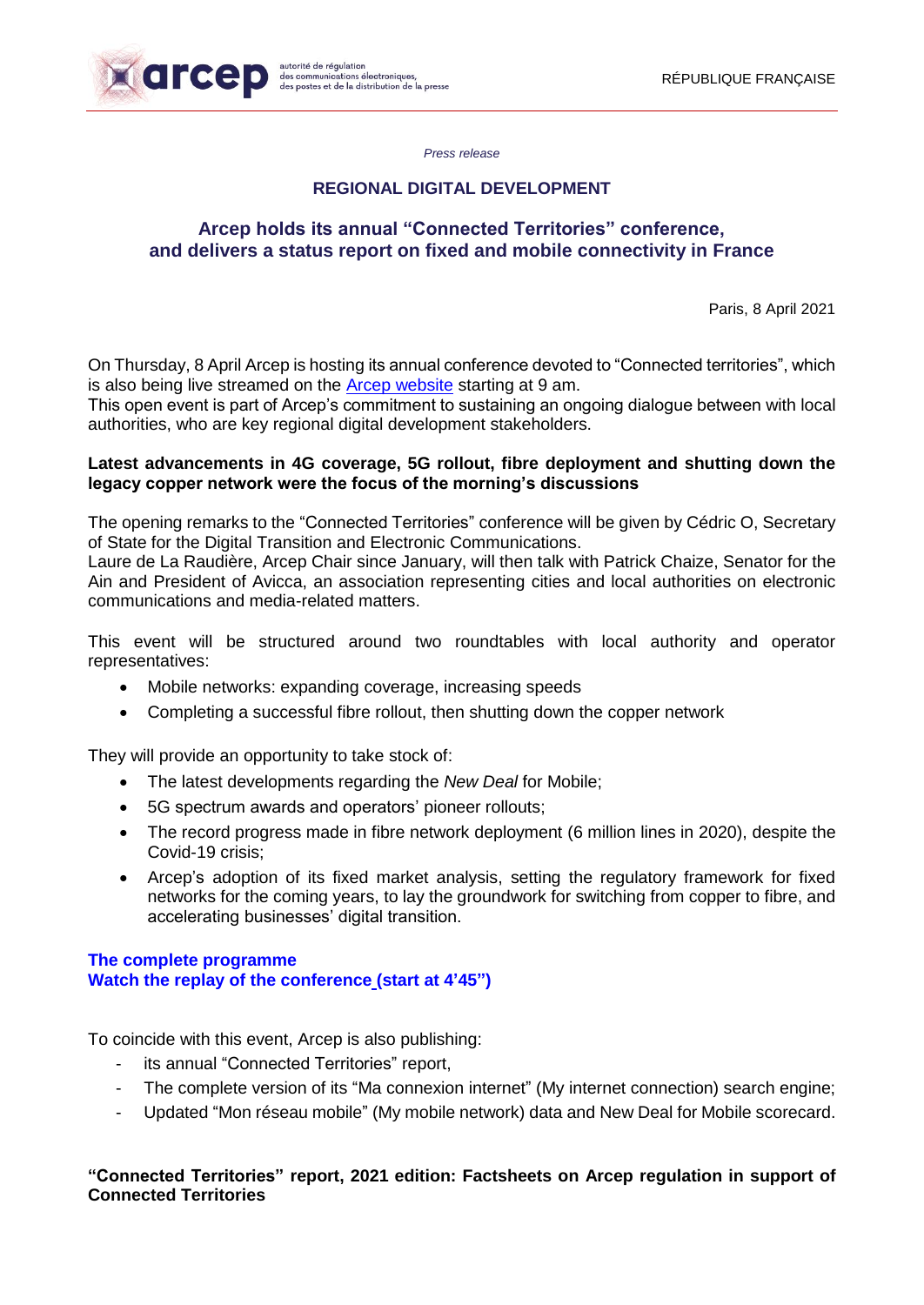This report devoted to regional connectivity, clarifies the issues at hand while also explaining the technical work that Arcep is doing, using summary factsheets. The *New Deal for Mobile*, optical fibre, universal fixed telephone service, 5G: the report examines the regional digital development topics that most concern local authorities.

## **["Connected Territories"](https://www.arcep.fr/uploads/tx_gspublication/rapport-TC-2021-RA2021-TOME2.pdf) report – 2021 Edition**

## **"Ma connexion internet": Complete version of the mapping tool now available online**

After releasing the beta version and making a series of changes following feedback from users, today Arcep is launching the complete version of ["Ma connexion internet"](https://maconnexioninternet.arcep.fr/). This benchmark search engine provides – in map form – fully detailed information on the connection speeds that operators provides for any given address, and for all fixed internet technologies, in Metropolitan France and the overseas departments and territories.

Designed for consumers and businesses wanting information on the connectivity available at their home or work address, "Ma connexion internet" is also aimed at public policymakers: the site provides access to aggregated coverage statistics for municipalities, departments and regions. All of the data are available as open datasets.

This version of "Ma connexion internet" incorporates updated information as of Q3 2020. Arcep is committed to providing more recent data, and to be providing quarterly updates by the end of the year.

**Find out more – Arcep press release of [8 April "Arcep launches the complete](https://en.arcep.fr/news/press-releases/view/n/regional-digital-development-mci-080421.html) version of its fixed [internet search engine: "Ma connexion internet"](https://en.arcep.fr/news/press-releases/view/n/regional-digital-development-mci-080421.html)**

**["Ma connexion internet"](https://maconnexioninternet.arcep.fr/) tool**

#### **"Mon Réseau Mobile" and scorecard for the** *New Deal* **for Mobile: status report with data from Q4 2020.**

Every quarter, Arcep publishes 2G, 3G and 4G mobile coverage data for Metropolitan France and the overseas departments and territories: coverage maps and rates, cell site locations, progress report on the New Deal for Mobile… Today, Arcep is uploading data for Q4 2020. It is also publishing a status report on mobile coverage and growth figures for each department.

Several major New Deal deadlines had been set for the end of 2020, not least that every existing cell site must be 4G-capable by year-end. As of Q4 2020, operators had each equipped a thousand new or existing sites with 4G. They have thereby upgraded between 97% and 99% of their cell site equipment to 4G. This does not include those sites that are part of the "Town centre white area" programme, which operators share and close to 80% of which are now 4G-capable, a figure that exceeds the target of 75% by the end of 2020 set in the terms of operators' licences.

**Data on the [New Deal](https://www.arcep.fr/cartes-et-donnees/new-deal-mobile.html) scorecard, are available on [monreseaumobile.arcep.fr,](https://monreseaumobile.arcep.fr/) as [open data](https://www.data.gouv.fr/fr/datasets/mon-reseau-mobile/) and in the form of [departmental](https://www.arcep.fr/cartes-et-donnees/nos-cartes/la-couverture-4g-en-france-par-departement.html) maps.** 

#### **Fixed and mobile network deployments: Arcep continues to work on synthesising departmental-level data in map form**

**Press liaison Follow ARCEP Subscribe Anne-Lise Lucas [www.arcep.fr](http://www.arcep.fr/) [RSS](/feed/::www.arcep.fr:?eID=tx_rssforge&feedid=2&h=14df1) feed** [anne-lise.LUCAS@arcep.fr](mailto:anne-lise.LUCAS@arcep.fr) **[@ARCEP](http://www.twitter.com/ARCEP) F** [Facebook](https://www.facebook.com/arcep.fr) e-Newsletter Tel.: 01 40 47 71 37 Mailing lists **Tel.: 01 40 47 71 37** Mailing lists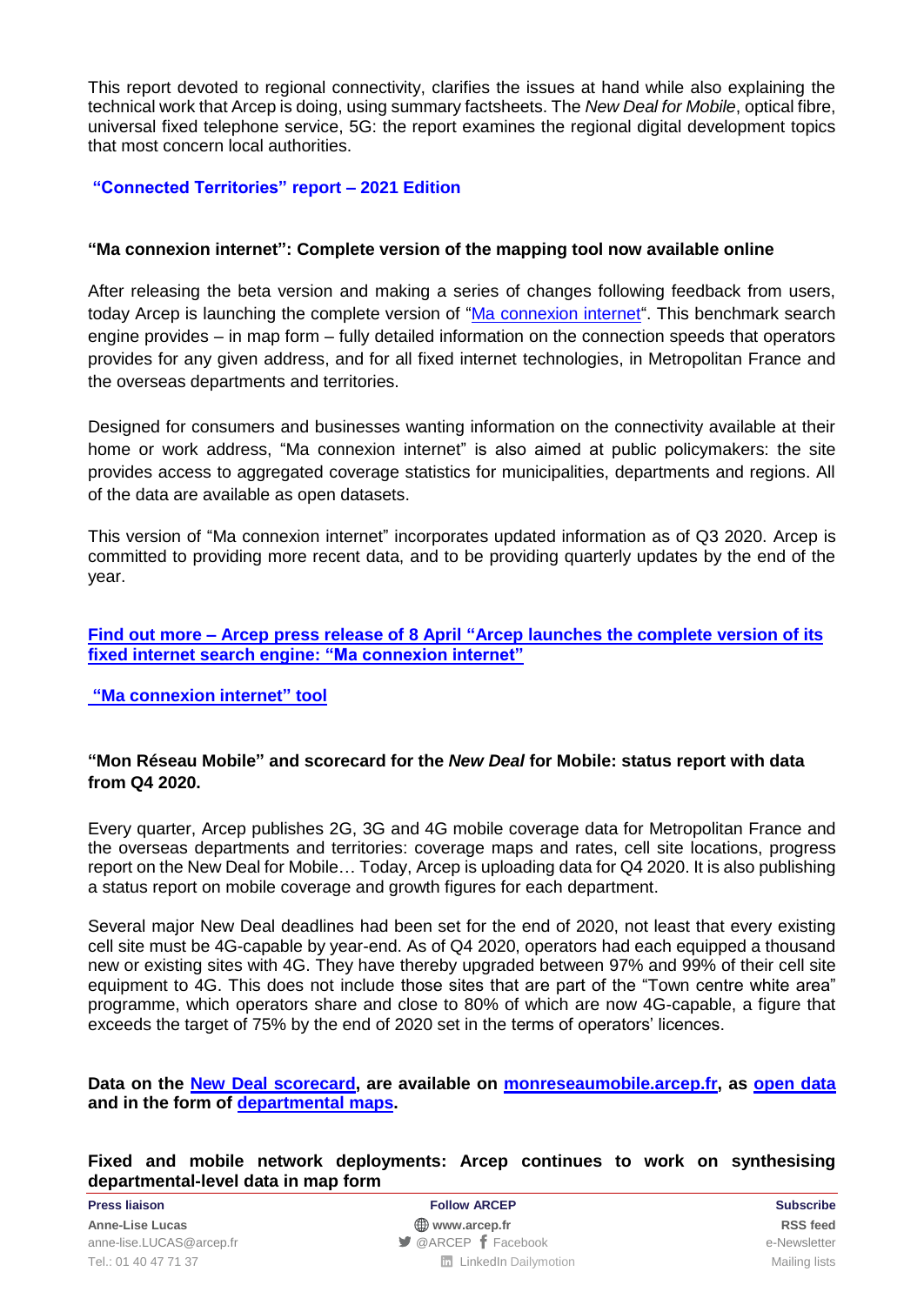From now on, for every department in France, Arcep will publish:

- Mobile coverage maps depicting the current status of 4G coverage and its progress over the past six months. Arcep initiated this publication on 10 November of last year<sup>1</sup>. These maps will be updated biannually.
- Premises' eligibility rates by department, for each technology capable of supplying superfast broadband or decent broadband access, as well as a breakdown of premises by the best available technology to supply superfast broadband or decent broadband access. These maps will be published in the coming days, of which an example is provided below.

If all of the data were already available as open datasets, today they are being formatted to deliver "turnkey" information that aligns with the expectations of elected officials and regional digital development stakeholders.

# **[4G coverage in France by](https://www.arcep.fr/cartes-et-donnees/nos-cartes/la-couverture-4g-en-france-par-departement.html) department**



<sup>1</sup> <https://en.arcep.fr/news/press-releases/view/n/mobile-coverage-101120.html>

1

**Press liaison Follow ARCEP Subscribe Anne-Lise Lucas [www.arcep.fr](http://www.arcep.fr/) [RSS](/feed/::www.arcep.fr:?eID=tx_rssforge&feedid=2&h=14df1) feed** [anne-lise.LUCAS@arcep.fr](mailto:anne-lise.LUCAS@arcep.fr) **[@ARCEP](http://www.twitter.com/ARCEP) F** [Facebook](https://www.facebook.com/arcep.fr) e-Newsletter Tel.: 01 40 47 71 37 Mailing lists **Tel.: 01 40 47 71 37** Mailing lists